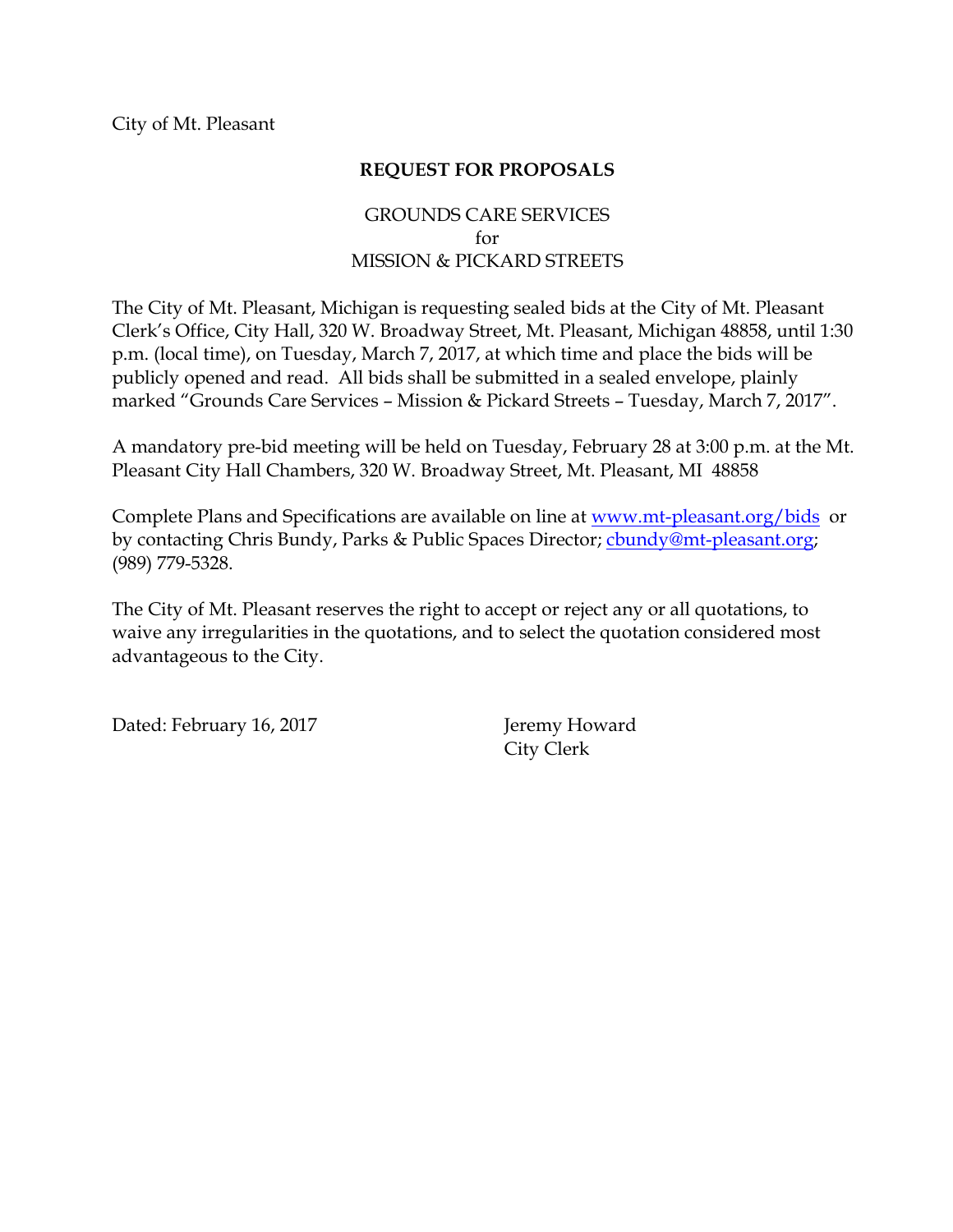#### **CITY OF MT. PLEASANT MISSION PICKARD DEVELOPMENT AUTHORITY (DDA)**

### **GROUNDS CARE SERVICES for MISSION & PICKARD STREETS**

# **REQUEST FOR PROPOSALS (RFP)**

### **GENERAL**

The City of Mt. Pleasant is requesting BID proposals for annual grounds care of public areas within a specified district generally known as Mission and Pickard Streets. (See attached map for specific areas)

All proposals shall be submitted on the forms provided and in accordance with the specifications attached hereto and must be complete. Costs for each proposal shall be quoted as an annual not to exceed fee. In addition, bidders shall submit a breakdown of hours anticipated and an hourly rate. The term of work shall be from April 15, 2017, through December 31, 2019 (three-year period).

The Contractor is responsible for providing all materials, supplies, equipment, and tools to perform all work contained in this proposal except where otherwise noted.

#### **INTERPRETATION OR CORRECTION OF SPECIFICATIONS**

Questions, clarification or interpretation of the scope of work specified in this RFP shall be made by the Parks & Public Spaces Director Chris Bundy (779-5328) prior to submission of the vendor's proposal.

Interpretations, corrections and changes in the scope of work specified will be made by addendum prior to the proposal deadline. Interpretations, corrections and changes made in any other manner will not be binding.

# **MANDATORY PRE-BID MEETING & PROPOSAL SUBMISSION DEADLINE**

#### **Mandatory Pre-Bid – Tuesday February 28 @ 3:00 p.m.**

Contractors interested in being considered for the grounds care contract and submitting a BID must attend a **mandatory pre-bid conference** on Tuesday February 28, @ 3:00 p.m. at Mt. Pleasant City Hall located at 320 W. Broadway Street, Mt. Pleasant MI 48858. The meeting will be an overview of the scope of work to be done with an aerial overview of the grounds to be maintained with a question and answer session following.

#### **BID Submission Deadline – Tuesday, March 7 by 1:30 p.m.**

Proposals must be submitted and received no later than **1:30 p.m. on Tuesday March 7, 2017** to the City of Mt. Pleasant office of the City Clerk, 320 W. Broadway Street, Mt. Pleasant, Michigan 48858. No email or faxed proposals will be accepted.

Persons with disabilities needing assistance to participate in pre-bid meeting may call the Parks & Recreation Office at 989-779-5331. A seven day advance notice may be necessary for accommodation. Persons requiring speech or hearing assistance may contact the City through the Michigan Relay Center at 1-800-649-3777.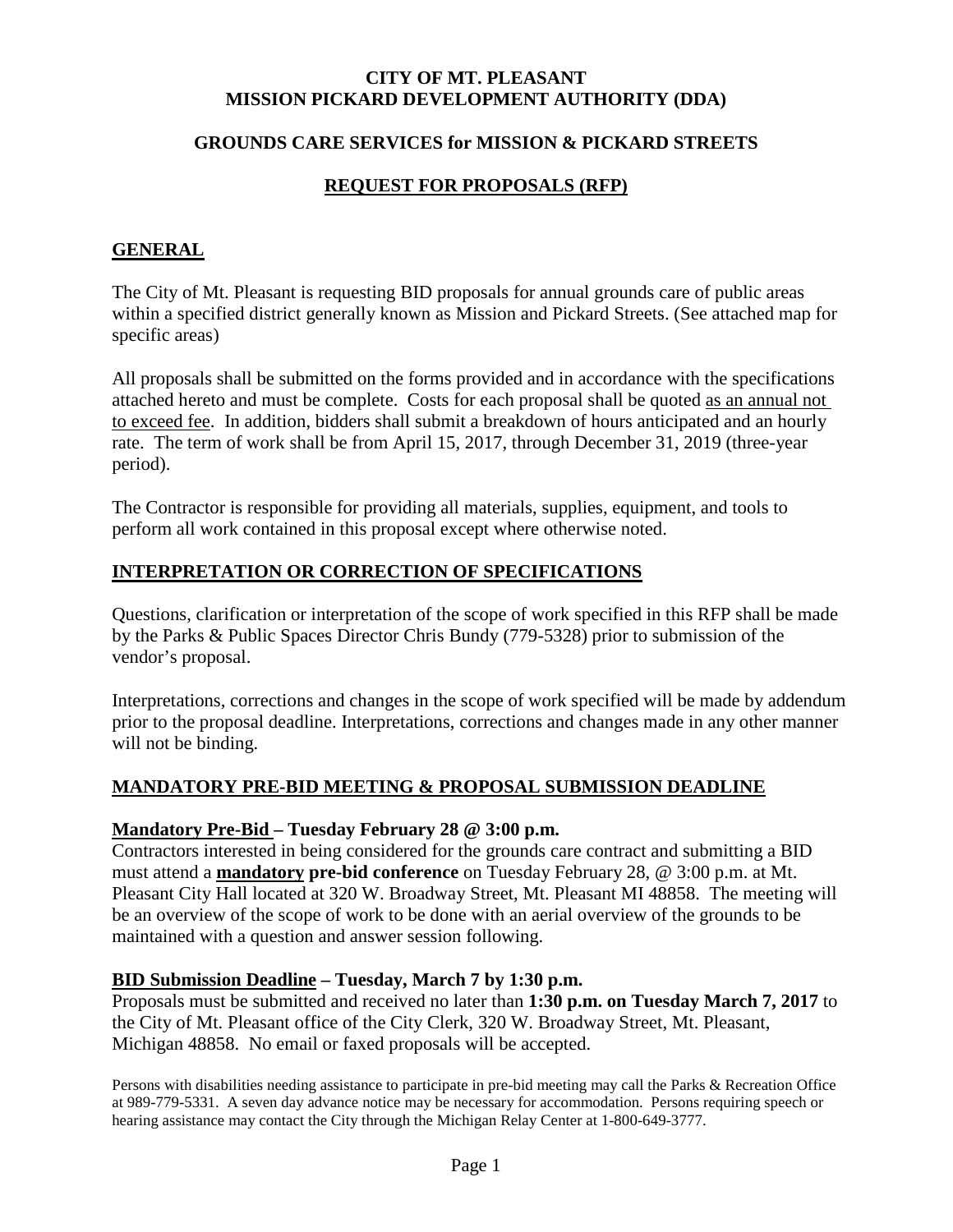#### **CITY OF MT. PLEASANT DEVELOPMENT AUTHORITY (DDA) GROUNDS CARE SERVICES for MISSION & PICKARD STREETS**

### **WORK SPECIFICATIONS**

Locations included in the Mission Pickard DDA District: (see map for included areas)

- 1. Maintain turfed areas on both sides of Mission Street from Pickard south to Maple Street.
- 2. Maintain brick paved areas on both sides of Mission between Bluegrass and Pickard Streets and both sides of Pickard between Mission and the east city limits (Packard St.)
- 3. Maintain WWI and WWII Veterans' Memorials on both sides of E. Broadway at Kinney Street.
- 4. Maintain City Entry walls at the following locations:
	- $\triangleright$  N. Mission and W. Pickard (SW corner)
	- $\triangleright$  Mission and Broadway (NW corner and SW corner)
	- $\triangleright$  S. Mission and Bluegrass (NE corner) including area in back of wall.

The Contractor shall maintain the facilities in a safe, neat and professional manner, performing grounds care functions to achieve the results outlined in this RFP. Typical duties include, but are not limited to, the following:

- 1. Lawn Care and Landscaping
	- a. Maintain all landscaped areas including:
		- Mowing, edging, fertilizing, weed and grub control of all turfed areas.
		- $\triangleright$  Weeding and fertilizing flower beds
		- $\triangleright$  Fertilizing, trimming and pruning of trees, hedges and shrubs.
	- b. Mow all turf areas between sidewalk and street weekly and remove grass clippings from all hard surfaces including street. No mowing is required on Pickard Street.
	- c. Fertilize all turf areas twice during the growing season, once in the spring prior to April 30 and once with a winter preparation fertilizer in the fall before October 1. Provide two applications of pre-emergent crabgrass and broadleaf herbicide to all turf areas prior to April 30 and July 1. Notify the Parks Director or designee not more than 10 or less than 5 days prior to each application.

Contractor specifically agrees to comply with all relevant facets of the Michigan Pesticide Act #171 of 1976, as amended. Further, Contractor agrees to use only state certified or registered applicators for all pesticide application on City properties as required by P.A. 171. Proof of such certification/registration shall be provided to the City upon award of bid.

d. Trim branches and prune trees and shrubs in accordance with the International Society of Arboriculture standards or with their equivalent. Fertilize all deciduous trees and evergreen shrubs annually.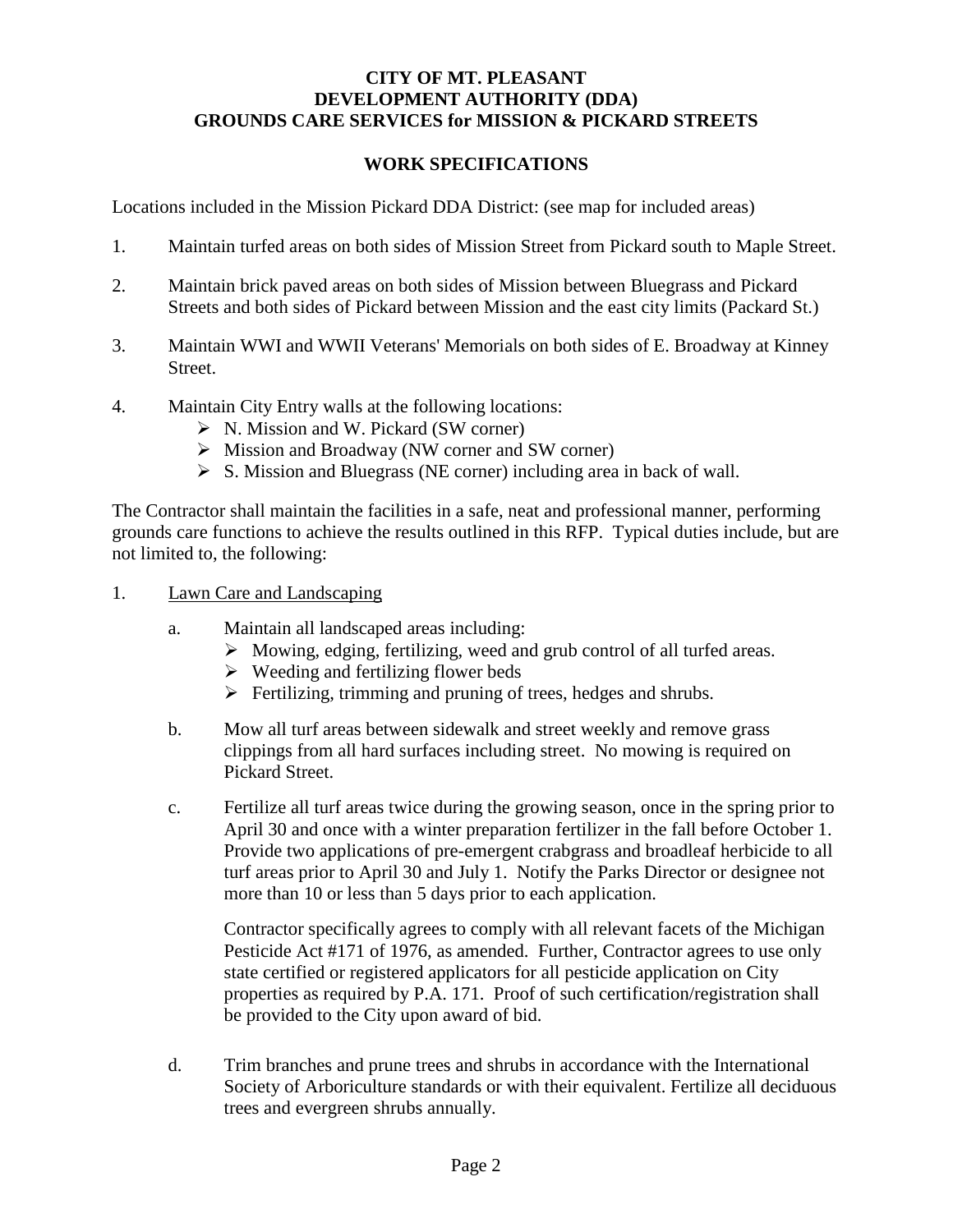- e. Prepare annual beds by May 31 and clean up/remove spent plant material prior to October 1 of each year. Annual beds are to be treated with a preemergent/fertilizer. Sixty 48-plant flats of Begonia Semperflorens (white and pink varieties *or agreed upon equivalent*) are to be planted no later than June 15 at three identified entry/treatment locations and Veterans' Memorials; earlier planting will be at the discretion of the Parks Director or his designated official. Annuals are to be planted 4-5" on center. All annuals shall be in healthy condition, inspected and approved by the Parks Director or his designated official prior to planting.
- f. By October 1, remove annuals and replace with 240 #1 or one gallon container size Chrysanthemums to be planted 10" on center. Contact the Parks Director or his designated official for disposition prior to planting.
- g. Aerate all previously mulched planting beds and top dress with hardwood bark (per Technical Specifications 3.) Treat all mulched areas with pre-emergent once in the spring prior to April 30.

# 2. Tree Maintenance

- a. All broken and hanging limbs must be removed and repaired when identified.
- b. Fall leaves must be removed or mulched as needed to maintain high standard of care.

### 3. Brick Paved Areas

Sweep clean brick paved areas no later than April 30, as necessary. Reposition loose bricks or replace broken bricks and fill with same material no later than May 30.

Apply appropriate herbicide to prevent growth of grass or weeds in all brick paved areas. Contractor specifically agrees to comply with all relevant facets of Michigan Pesticide Act #171 of 1976, as amended. Further, Contractor agrees to use only state certified or registered applicators for all pesticide application on City properties as required by P.A. 171. Proof of such certification/registration shall be provided to the City upon award of bid.

# 4. Edging

Edge curbs, brick and sidewalks annually, early in the season when the turf has become established and touched up as needed throughout the growing season to maintain a quality edge.

# 5. Other Work

Provide other grounds care services as requested by the Parks Director or his designated official, so long as such tasks are within the Contractor's capabilities and expertise at a predetermined hourly rate.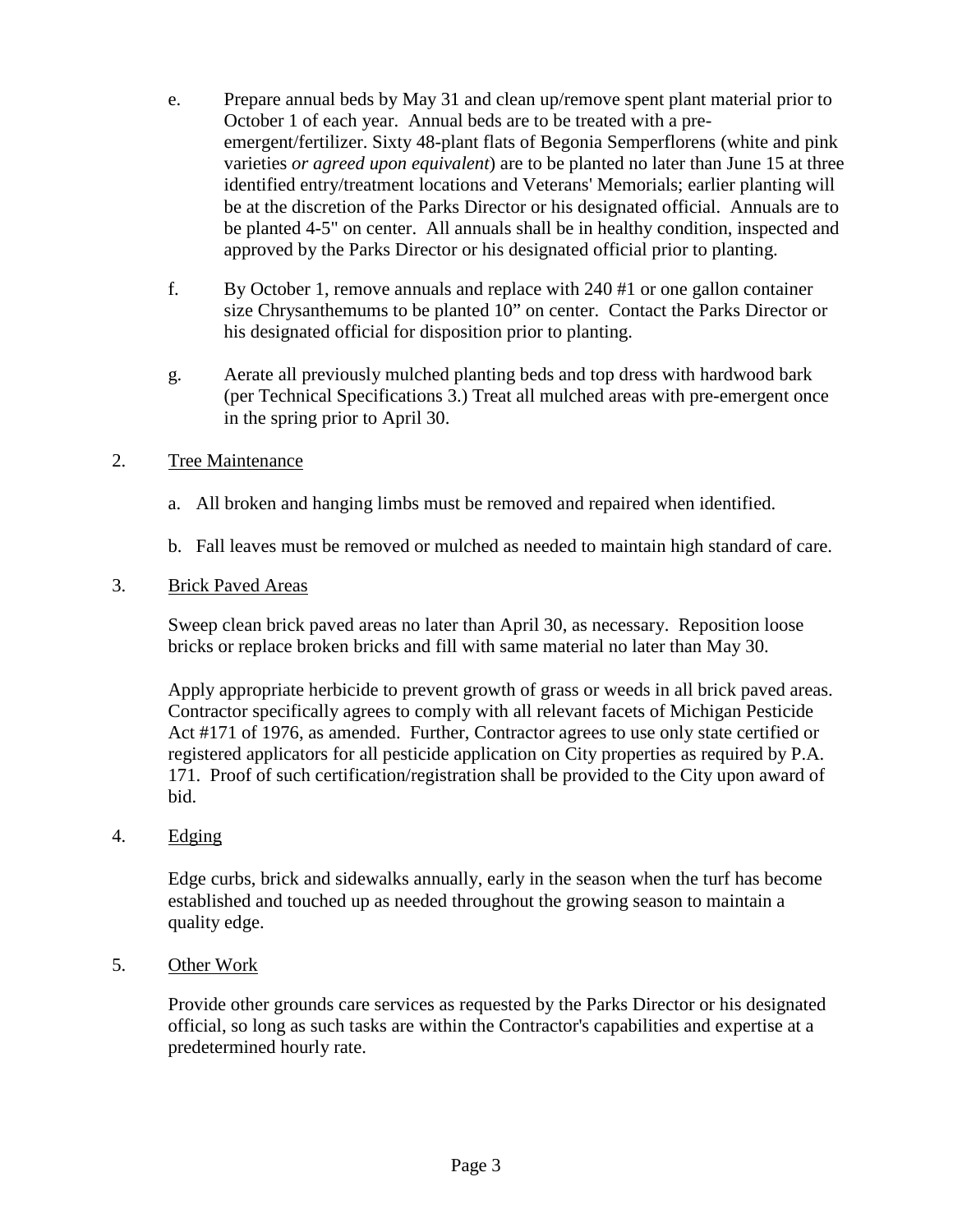# **TECHNICAL SPECIFICATIONS**

# **A. MATERIALS**

- 1. PLANTING TABLETS shall be commercial fertilizer plant food tablet, Agriform 20-10-5, or equal, approved by the Parks Director or other designated official. The tablets shall be tightly compressed, long-lasting, slow release fertilizer tablets weighing between 5 and 25 grams, as specified.
- 2. GRANULAR PLANT FOOD shall be commercial fertilizer, a complete fertilizer of organic base containing in available form by weight 5-10-5; five (5) per cent of nitrogen, ten (10) per cent of phosphoric acid, and five (5) per cent of potash or equal ratio. Before delivery of any fertilizer is made under this Contract, the Contractor shall submit to the Parks Director or other designated official a sample in a properly marked one quart jar with the manufacturer's statement of analysis of the fertilizer, as well as the source of the plant food. The fertilizer shall be delivered to the site in the original containers, unopened and bearing a guaranteed analysis.
- 3. HARDWOOD BARK for mulching shall be finely shredded hardwood bark, free of sticks and foreign material, with no pieces greater than 5 inches in length. Before purchasing, a one pound sample of the material shall be submitted to the Parks Director or other designated official for approval. Bark colors shall be consistent in all maintained areas.
- 4. PRE-EMERGENCE HERBICIDE shall be a nationally recognized brand which shall be submitted to the Parks Director or other designated official for approval.
- 5. TREE PAINT shall be standard horticultural antiseptic tree wound compound, such as TREEKOTE or LEONARD TREE COMPOUND or PRUNING PAINT as distributed by A. M. Leonard and Son, Piqua, Ohio 45356, or approved equal.
- 6. WATER shall be clean, fresh, free of harmful substances and suitable in every way for the execution and maintenance of this work. In locations where irrigation is not present, The Contractor shall be responsible for the quality, supply and distribution of the water including hoses, hose connections, water wagons and vehicles necessary to assure healthy, growing plantings. Where irrigation is present, The Contractor is responsible for monitoring water distribution so turf, shrubs and other landscaping continues to thrive and reporting to Parks Director any irrigation concerns.

# **B. PROCEDURES**

#### 1. PLANT TABLET INSTALLATION:

The Rate of Application of Plant Tablets shall be placed according to the manufacturer's instructions and as follows:

For balled and burlapped plant material use two 21 gram tablets per each one-half inch (2") of caliper.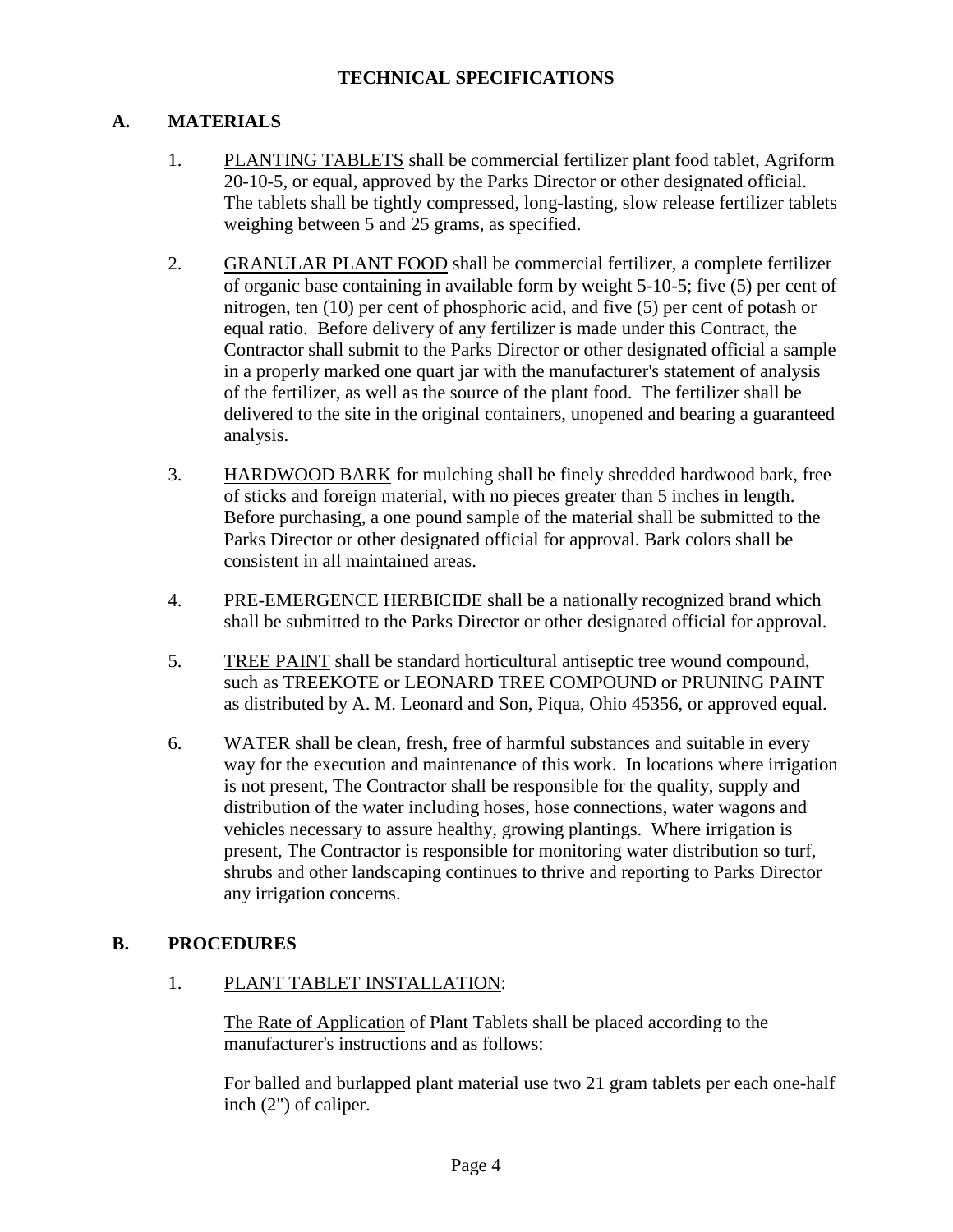For seven (7) gallon container grown plant material, use three (3) tablets of the 21 gram size for each plant.

For five (5) gallon container grown plant material, use two (2) tablets of the 21 gram size for each plant.

For three (3), two (2) and one (1) gallon container grown plant material, use one (1) of the 21 gram tablets for each plant.

Placement of the planting tablets shall be as follows: Position the plant in the hole and settle the backfill 2/3 of the depth at the root ball. Place the recommended number of tablets evenly around the perimeter of, and adjacent to, the root ball at the depth which is in the upper 1/3 of the settled backfill around the root area.

- 2. FERTILIZER: Granular plant food shall be applied to the surface of the plant beds including the ground cover beds. The plant food shall be spread over the root area starting six inches from the trunk and extending to the drip line of each plant or to the outer edge of the plant bed, whichever is larger, at the rate of two pounds (2 lbs.) per 100 square feet.
- 3. MULCH: After the settled plants have been watered, backfilled and allowed to settle for 24 hours and saucers constructed, the mulch shall be applied.

Trees shall be mulched with 3 inch deep layer of bark mulch, all within the saucer.

Shrubs and Ground Covers shall be bedded by creating a bed outline 6 inches outside the drip line of the shrub. The outline shall be continuously cleaned out with a space, cut perpendicular to the lawn level. The grass within this bed outline shall be removed at least 4 inches deep to prevent grass growth. Then the bed shall be mulched with a 3 inch deep layer of bark mulch. The saucers will be maintained as specified, within the plant beds.

- 4. HERBICIDE: The pre-emergence herbicide shall be applied evenly on the surface of the mulch at the manufacturer's recommended rate in all plant beds and tree saucers after the mulch has been applied and firmed in place. Should weed or grass growth exist within these beds and saucers, it shall be removed and the soil and mulch smoothed and firmed. Then the herbicide shall be placed on the surface and sprinkled thoroughly with water. The rate of application shall comply with the manufacturer's recommendations.
- 5. PESTICIDE: Grub control pesticide shall be applied 2 times per year to prevent the damage to turf in the maintained areas.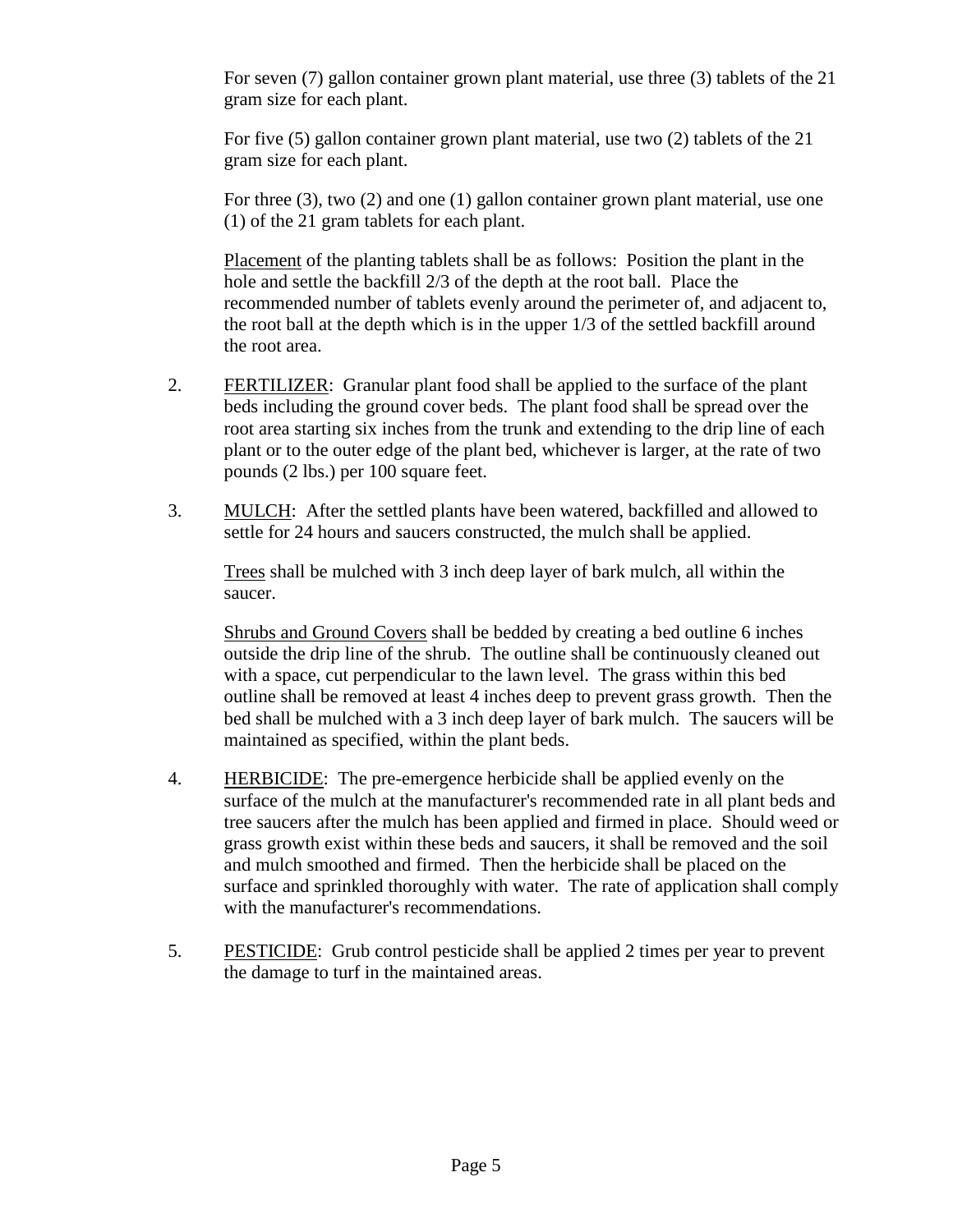# **C. MAINTENANCE**

General Requirements: The operations of maintenance shall begin immediately after the contract is executed and shall continue until specified. The contractor shall furnish all supervision, labor, material, equipment and transportation to maintain the plantings in an attractive and vigorously healthy condition throughout the contract period to produce a high quality appearance. All materials used shall conform to quote specifications or shall otherwise be acceptable to the Parks Director or other designated official.

Planting Maintenance: The Contractor shall maintain the planting in a healthy growing condition by spraying, weeding, cultivating pits and beds where needed, replacing displaced mulch basins, plant beds, resetting stakes, tightening guy wires, replacing flags, etc.

In all areas without irrigation or where irrigation is inconsistent, watering shall be the Contractor's responsibility throughout the contract period and shall be done on a scheduled basis to assure healthy, growing plantings. The coordination of access to supply locations, irrigation systems and related water supply equipment shall be the Contractor's responsibility. Any failure of the irrigation system shall to be reported to the Parks Director as soon as observed. The Contractor shall inspect the plantings throughout the growing season and take necessary steps to control insect and blight attack. The Contractor shall also inspect the planting after each severe storm and exercise all corrective measures required to maintain a finished quality appearance and good plant vigor. All maintenance and remedial operations are subject to the approval of The Parks Director or other designated official throughout the contract period. The Contractor shall report all adjustments of irrigation settings to the Parks Director or other designated official.

Fertilizer: On March 1 and June 1, granular plant food shall be applied to the surface of the plant beds. The plant food shall be spread over the root area starting six inches from the trunk and extending to the drip line of each plant, at the rate of two pounds (2 lbs.) per 100 square feet.

Plant beds shall be treated with post-emergence herbicide on June 1, and September 1, or as recommended by the manufacturer to prevent weed or grass growth in the plant beds. No weed or grass growth shall exist in plant beds at any time.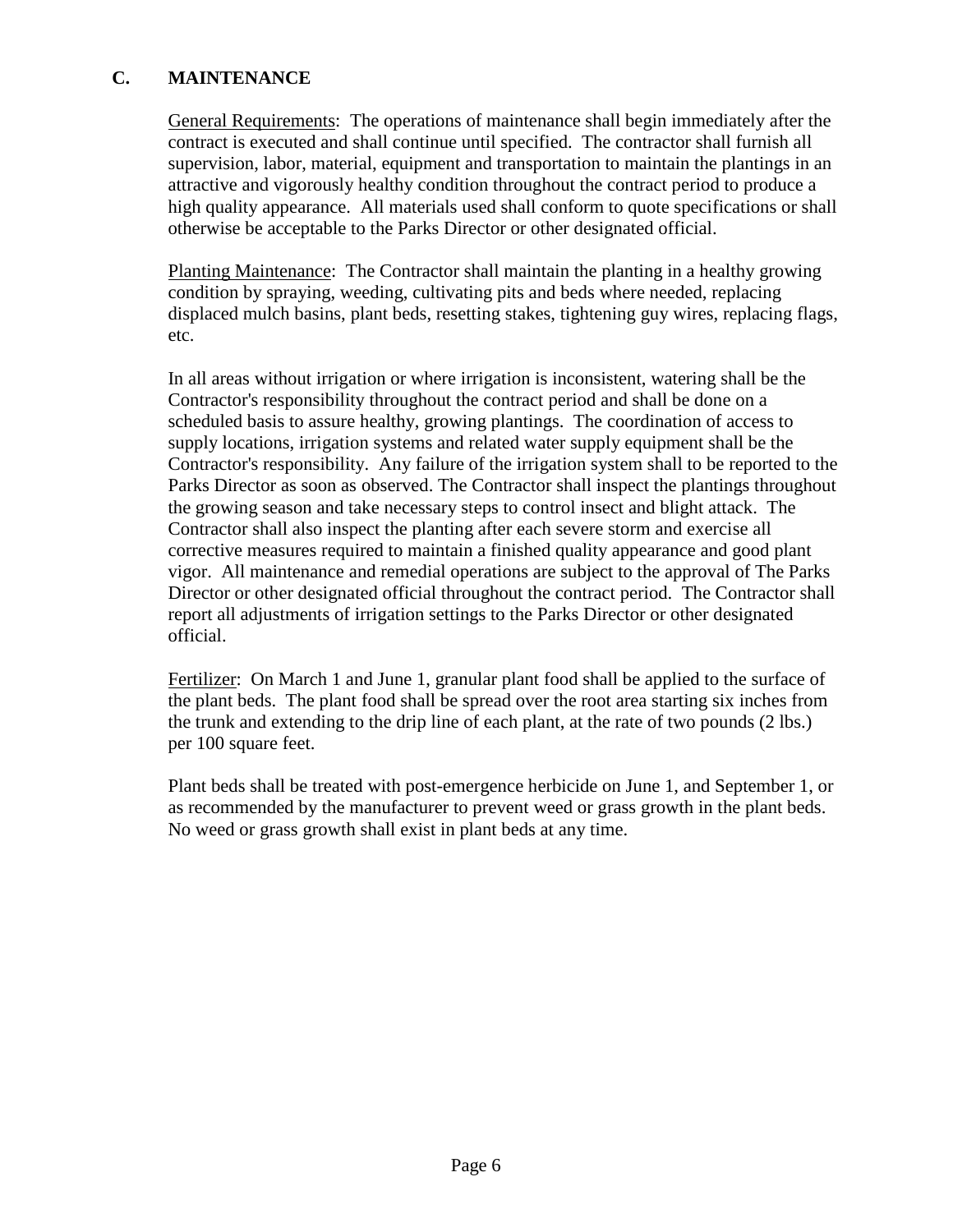# **OTHER REQUIREMENTS**

# **METHOD OF PAYMENT**

The City will make monthly payments upon submittal of detailed invoices by the Contractor to the City of Mt. Pleasant Parks Department, 320 W. Broadway Street, Mt. Pleasant, Michigan 48858. The monthly invoices shall include an itemized listing of hours worked for the various major groupings and the hourly rate associated with each. Annual billings shall not exceed the total annual quoted fee.

# **EARLY TERMINATION**

The City reserves the right to terminate the contract upon thirty (30) days written notice for any reason including unsatisfactory performance to be determined solely by the City.

# **CONTRACTOR TO PERFORM**

Contractor agrees to provide the services quote as described in this RFP. Contractor agrees to maintain the premises described above in a safe, clean, sanitary, and presentable condition, and shall perform acts described herein, at minimum, in order to maintain the premises in said clean, sanitary, and presentable condition as required. Further, except as otherwise stated herein, the Contractor shall be responsible for providing all items, articles, materials, and operations, including labor, materials, equipment, supplies, insurances, certifications, and incidentals necessary to complete the requirements of the contract.

# **INDEMNIFICATION**

Contractor agrees to hold harmless, indemnify, and defend the City of Mt. Pleasant, its commissioners, officers, employees, and agents against any and all claims, losses, damages, or lawsuits for damages arising from, allegedly arising from, or related to the provision of services hereunder by the Contractor.

# **INSURANCE**

The Contractor does further agree that, in order to protect itself as well as the City of Mt. Pleasant under the indemnity provision hereinabove set forth, the Contractor will at all times during the term of this agreement have and keep in force a general liability insurance policy in the amount of not less than one million (\$1,000,000) dollars and provide evidence of such policy to the City. Contractor agrees to name the City as an additional insured and to cause City to be notified should such insurance policy be canceled for any reason. Further, Contractor agrees to provide the City proof of Worker's Compensation Insurance. Cancellation of Worker's Compensation Insurance will result in termination of the contract.

# **SAFETY AND HEALTH ACT**

Contractor specifically agrees to comply with all relevant facets of the Michigan Occupational Safety and Health Act, being Public Act No. 154 of 1974, as amended. Further, Contractor agrees to provide his employees with all reasonable and appropriate safety equipment necessary to carry out the terms and covenants contained within this agreement.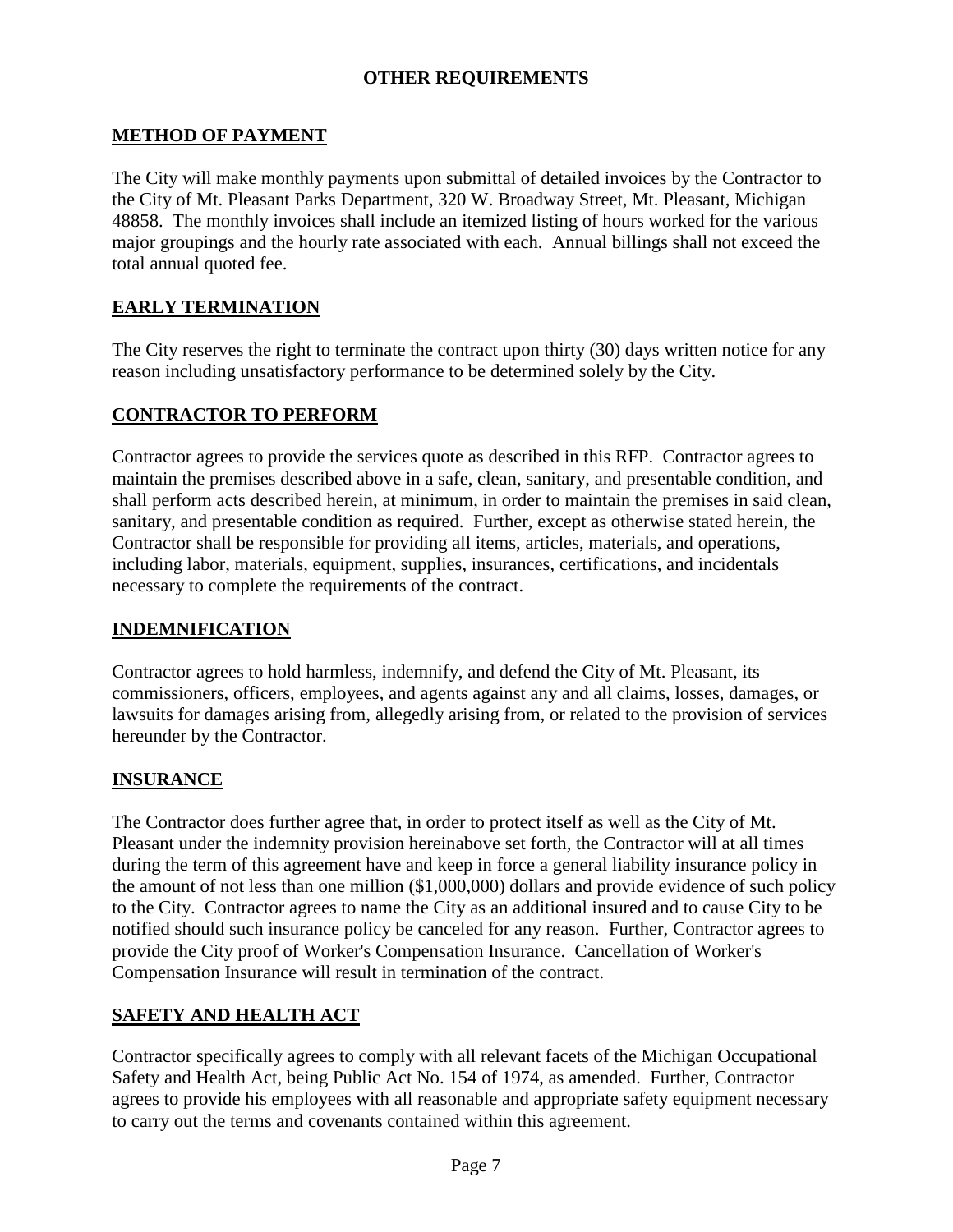# **DEFAULT AND REMEDY**

The failure of the Contractor (including the failure of any employee provided by the Contractor) to abide by any of the terms, conditions, or requirements expressed in this request for proposal, shall constitute a default if not promptly corrected by the Contractor upon receipt of a notice of deficiency and request of compliance from the City. In the event of a default by the Contractor, the City may cancel this agreement by sending written notice of cancellation to the Contractor at his address first written above.

# **CONTRACT RENEWAL**

Upon the mutual written consent of the parties hereto, the contract may be renewed for successive periods of one year upon the same terms and conditions in all respects as hereinafter set forth, and upon such other terms and conditions as they shall mutually agree in the manner set forth below, provided that such other terms and conditions shall be in writing. Notice of desire to renew the contract shall be given by the party desiring such renewal to the other party, in writing, not less than 30 days before expiration of the term of the contract.

# **INDEPENDENT CONTRACTOR**

It is agreed by the parties that at all times and for all purposes hereunder, the Contractor is an independent contractor and not an employee of the City. No statement contained in the contract shall be construed so as to find the Contractor an employee of the City, and the Contractor shall be entitled to none of the rights, privileges, or benefits of City employees except as otherwise may be stated herein.

# **COMPLIANCE WITH LICENSING, LAWS AND REGULATIONS**

In addition to the Michigan Occupational Safety and Health Act described above, Contractor agrees that in providing all services pursuant to the contract, the Contractor shall abide by all licensing requirements, statutes, ordinances, rules, and regulations pertaining to, or regulating the provision of, such services, including those now in effect and hereafter adopted. Any violation of said statutes, ordinances, rules, or regulations shall constitute a material breach of this contract, and shall entitle the City to terminate this contract immediately upon delivery of written notice of termination to the Contractor.

#### **REFERENCES**

Please provide a list of current or past customers. Include a contact name and telephone number for each reference.

#### **QUOTE FORMS**

All proposals must be submitted on the accompanying proposal forms. The successful contractor shall, prior to commencement of the contract, provide the Parks Director with an annual calendar indicating the time frame of monthly, quarterly, and annual maintenance items so as to assist both parties in monitoring performance of the contract.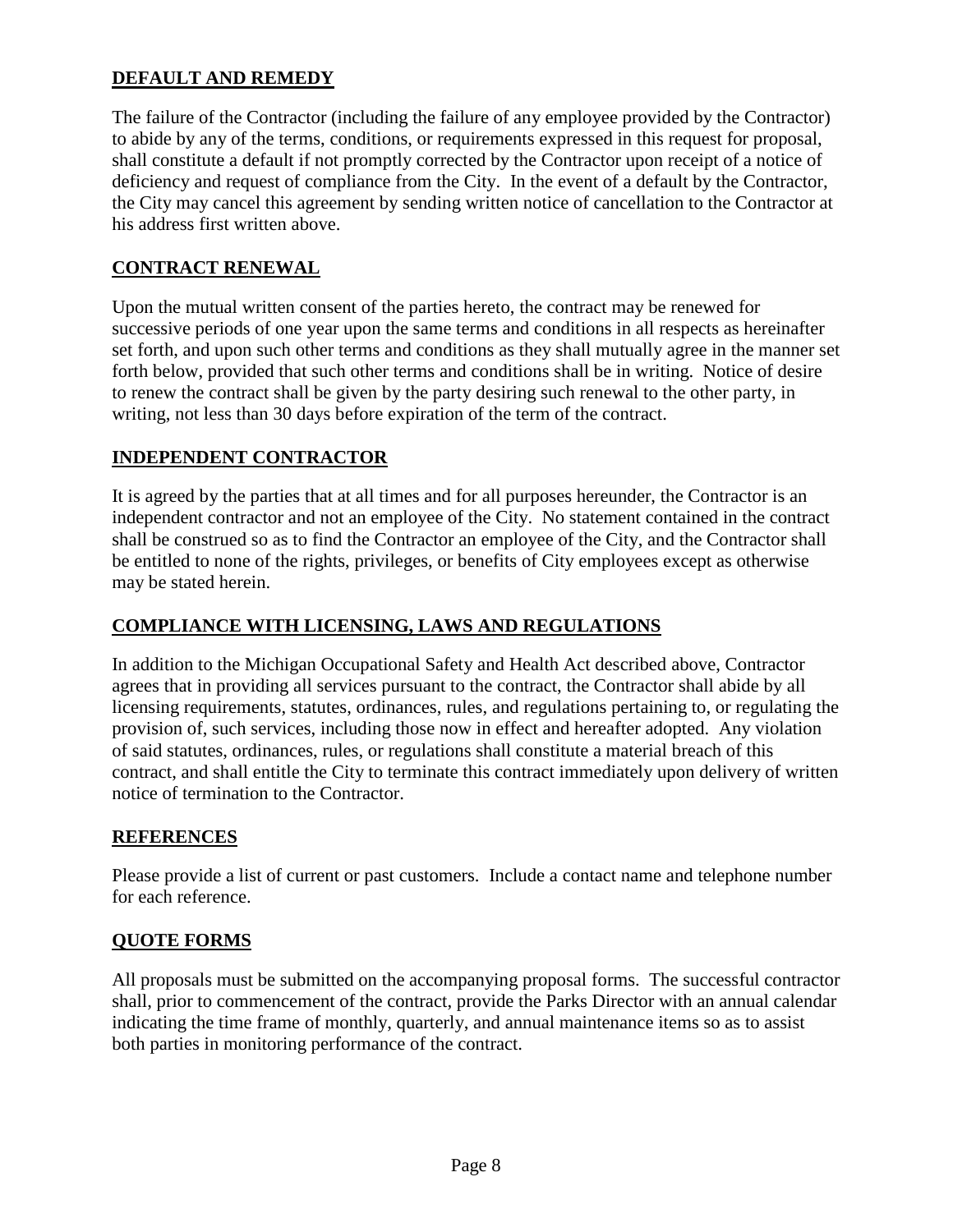#### **CITY OF MT. PLEASANT DOWNTOWN DEVELOPMENT AUTHORITY (DDA) GROUNDS CARE SERVICES for MISSION & PICKARD STREETS**

#### **PROPOSAL FORM**

In compliance with your Technical Specifications, Scope of Work, and the Standard Instructions to Bidders, the undersigned hereby proposes to perform grounds care services for the following annual costs:

### **TOTAL ANNUAL COST**

| Grounds Care Services - 2017 |  |
|------------------------------|--|
| Grounds Care Services - 2018 |  |
| Grounds Care Services - 2019 |  |

**\* Detailed Cost Proposal form attached. (Must accompany this Bid.)**

| List any deviations from the specifications:                |                |
|-------------------------------------------------------------|----------------|
|                                                             |                |
| $\begin{array}{c}\n2. & \phantom{2} \\ \hline\n\end{array}$ |                |
| $\frac{3}{2}$                                               |                |
| 4.                                                          |                |
|                                                             |                |
| RESPONSIBLE OFFICER'S NAME                                  |                |
|                                                             |                |
|                                                             | ZIP            |
|                                                             | $MOBILE(\_\_)$ |
|                                                             |                |

I hereby state that all of the information I have provided is true, accurate and complete. I hereby state that I have authority to submit this quote, which will become a binding contract if accepted by the City of Mt. Pleasant.

By\_\_\_\_\_\_\_\_\_\_\_\_\_\_\_\_\_\_\_\_\_\_\_\_\_\_\_\_\_\_\_\_\_\_\_\_\_\_\_\_\_\_\_\_\_\_\_\_\_\_\_\_\_\_\_\_ \_\_\_\_\_\_\_\_\_\_\_\_\_\_\_\_\_\_

Responsible Officer's Signature and Title Date

Bid proposals are DUE on or before **1:30 p.m. Tuesday, March 7, 2017** to City of Mt. Pleasant Office of the City Clerk, 320 W. Broadway Street, Mt. Pleasant, Michigan 48858.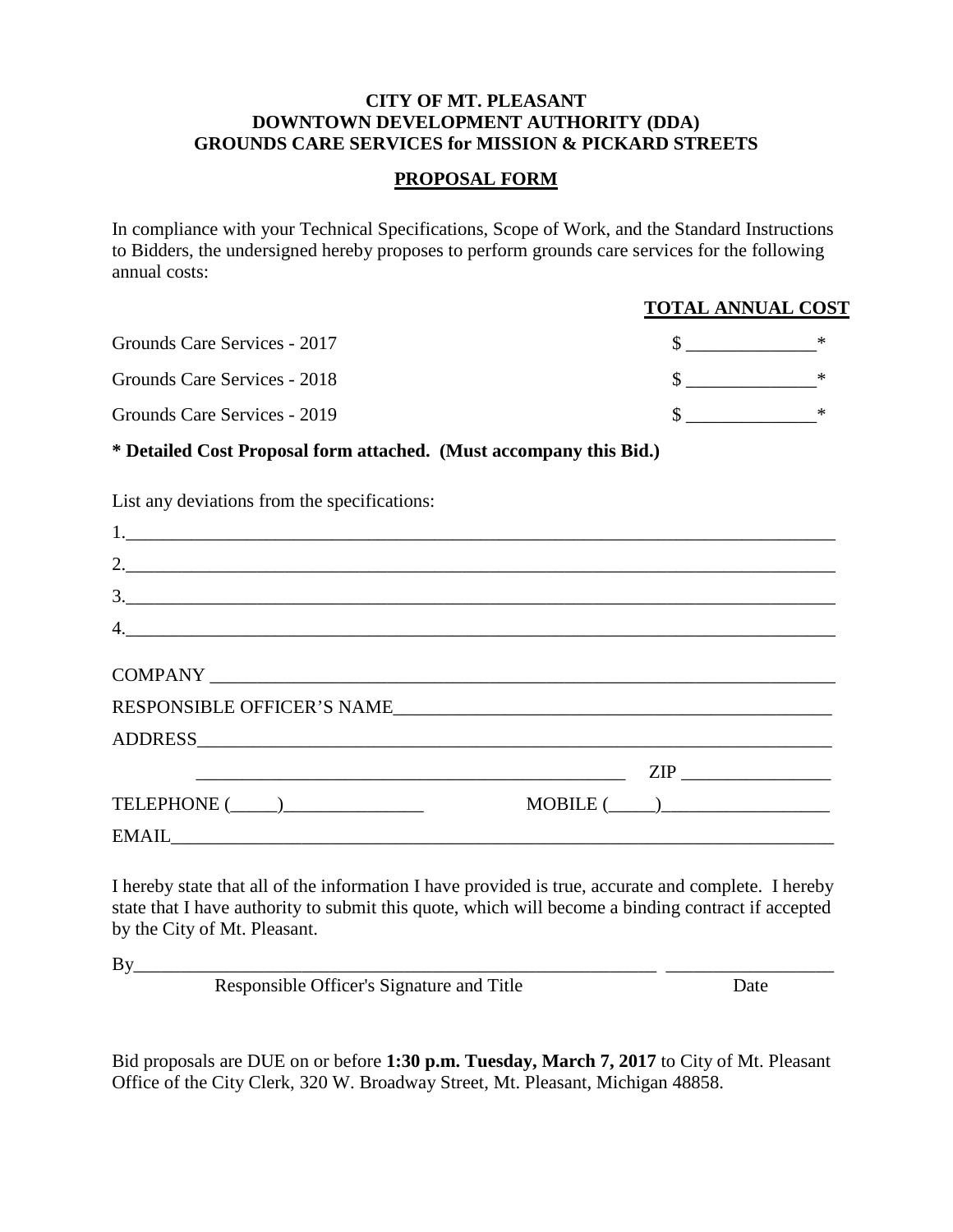#### **CITY OF MT. PLEASANT DOWNTOWN DEVELOPMENT AUTHORITY (DDA) GROUNDS CARE SERVICES for MISSION & PICKARD STREETS**

### **DETAILED COST PROPOSAL FORM**

|                              | <b>HOURLY RATE</b><br><b>CHARGE</b> | <b>ESTIMATED</b><br><b>HRS./MONTH</b> | <b>ESTIMATED</b><br><b>HRS./ANNUAL</b> |
|------------------------------|-------------------------------------|---------------------------------------|----------------------------------------|
| Total Cost, All Areas - 2017 |                                     |                                       |                                        |
| Total Cost, All Areas - 2018 |                                     |                                       |                                        |
| Total Cost, All Areas - 2019 |                                     |                                       |                                        |
|                              |                                     |                                       |                                        |
|                              |                                     |                                       |                                        |
|                              |                                     |                                       |                                        |
|                              |                                     |                                       |                                        |

I hereby state that all of the information I have provided is true, accurate and complete. I hereby state that I have authority to submit this quote, which will become a binding contract if accepted by the City of Mt. Pleasant.

By\_\_\_\_\_\_\_\_\_\_\_\_\_\_\_\_\_\_\_\_\_\_\_\_\_\_\_\_\_\_\_\_\_\_\_\_\_\_\_\_\_\_\_\_\_\_\_\_\_\_\_\_\_\_\_ \_\_\_\_\_\_\_\_\_\_\_\_\_\_\_\_\_\_\_\_\_\_

| (Responsible Officer's Signature and Title) | Date |
|---------------------------------------------|------|
|                                             |      |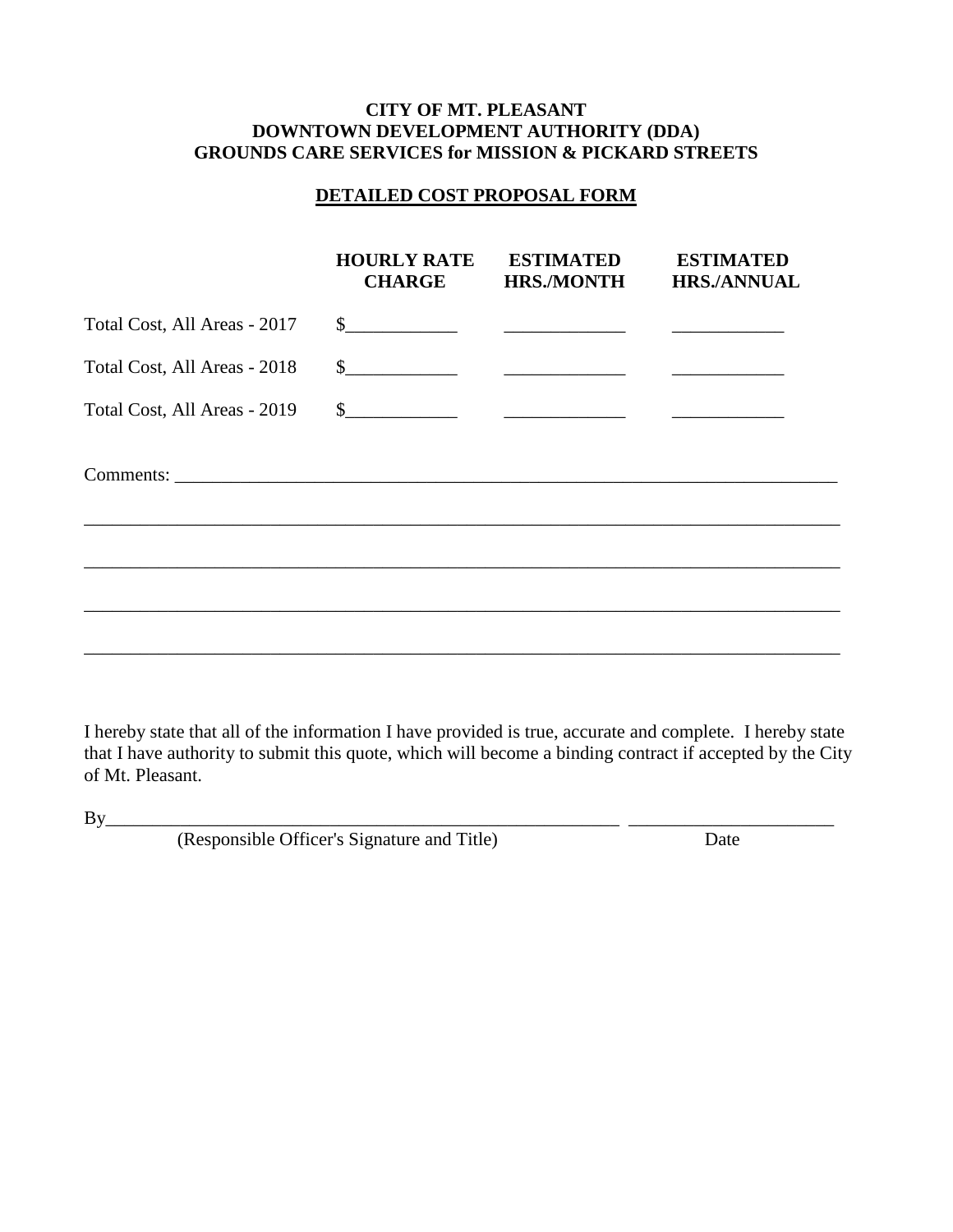#### **CITY OF MT. PLEASANT MISSION PICKARD DEVELOPMENT AUTHORITY (DDA) GROUNDS CARE SERVICES for MISSION & PICKARD STREETS**

### **STANDARD INSTRUCTIONS**

### **1. MANDATORY PRE-BID Meeting**

Contractors interested in submitting a BID for the grounds care contract MUST attend a **Mandatory pre-bid meeting on Tuesday February 28, @ 3:00 p.m. at** Mt. Pleasant City Hall 320 W. Broadway. The meeting will be an overview of the scope of work to be done with a question and answer session following. Answers to all questions will be posted on line at [www.mt-pleasant.org/bids](http://www.mt-pleasant.org/bids) prior to the bid deadline.

#### **2. Receipt and Opening of Bid Proposals**

Bids will be accepted in the office of the City Clerk, 320 W. Broadway Street, Mt. Pleasant, Michigan, on or before **Tuesday, February 28, 2017 at 1:30,** at which time bids will be publicly open and read.

### **3. Bid Form**

Bid proposals shall be submitted on the form enclosed.

### **4. Submission of Bids**

- a. No bid bond is required for bid submission.
- b. Unless otherwise specified, no Bid may be withdrawn for a period of thirty (30) days from date of opening.
- c. Negligence on the part of the Contractor in preparing a bid confers no rights for the withdrawal of the bid after it has been opened.

#### **5. Sales and Excise Taxes**

- a. The City is exempt from the payment of any sales, excise, or federal transportation taxes. The bid price must be exclusive of taxes and will be so construed.
- b. The contractor desiring refunds of, or exemptions from, taxes paid on merchandise accepted by the City must submit the forms as required by statute and regulations, and the City Director of Finance, if satisfied as to the facts, will approve the necessary certificates.

#### **6**. **Best Interest of the City**

The City reserves the right to reject any and all proposals, to waive any irregularities in the proposals received and to accept the proposal or parts thereof deemed to be most favorable to the best interests of the City.